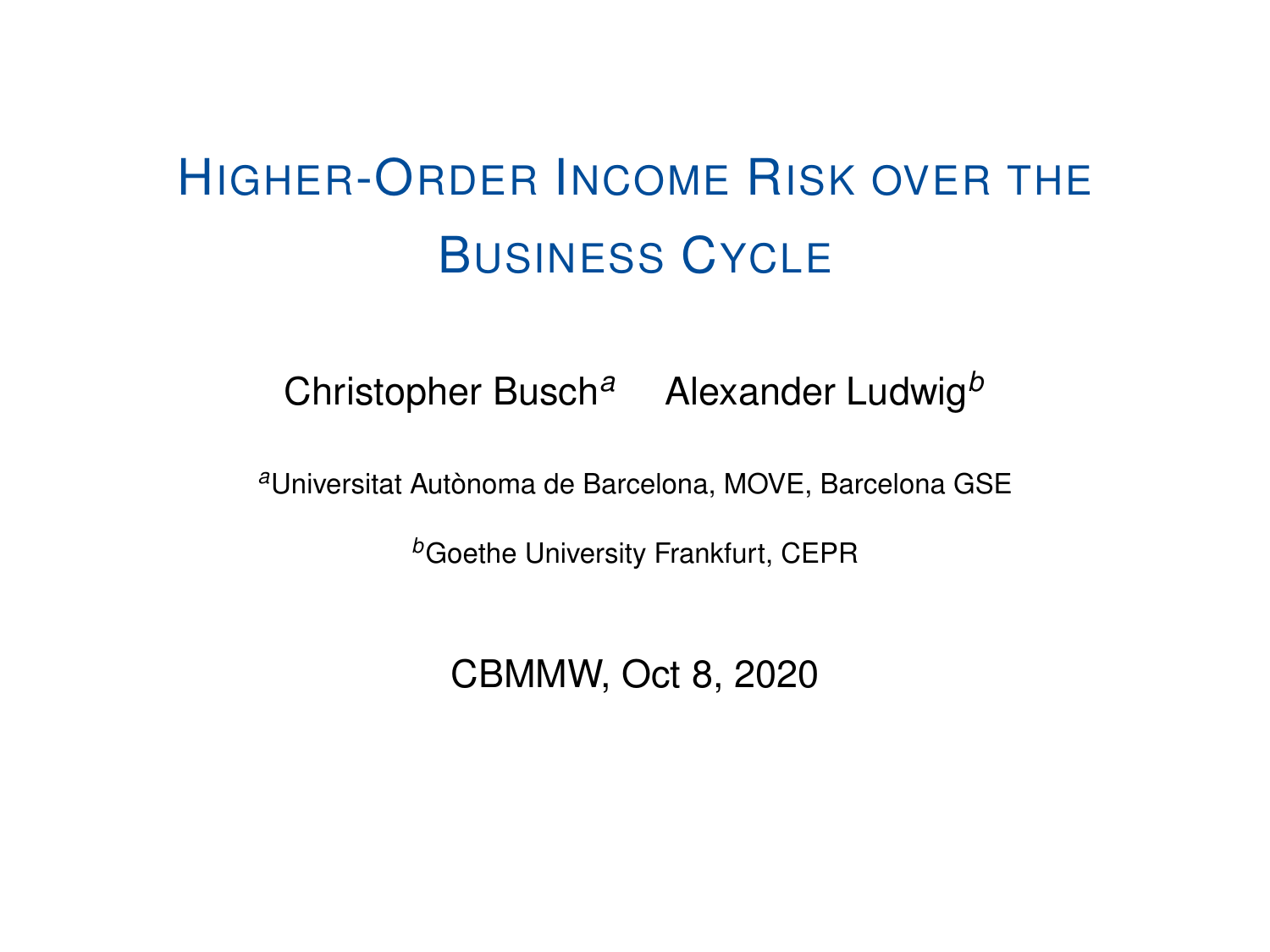## **Motivation**

 $\blacktriangleright$  Idiosyncratic income risk important:

 $\blacktriangleright$  Welfare

I ...

- $\blacktriangleright$  Individual choices and macro aggregates
- $\blacktriangleright$  Design of tax and transfer policies

- $\triangleright$  Modelling benchmark: shocks with Normal distributions
- $\blacktriangleright$  Recent empirical work: deviations from 'Normality'
- ⇒ Question: does this matter?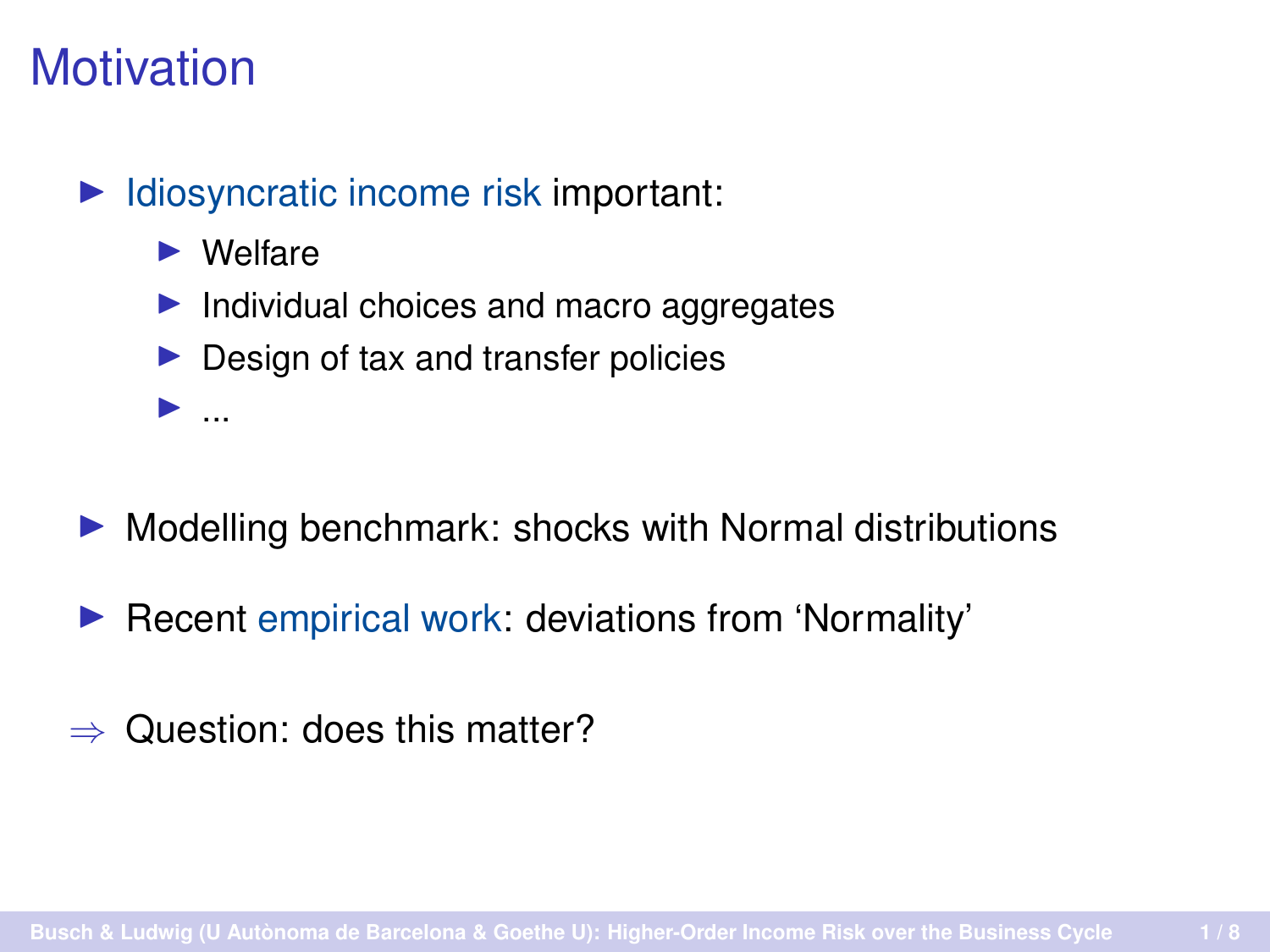

- 1. Characterize idiosyncratic income risk over business cycle
- 2. Show higher-order risk matters for:
	- $\blacktriangleright$  Welfare: losses for strong risk attitudes
	- $\triangleright$  Costs of cycles: higher for strong risk attitudes
	- $\triangleright$  Self-insurance: worse even though more precautionary savings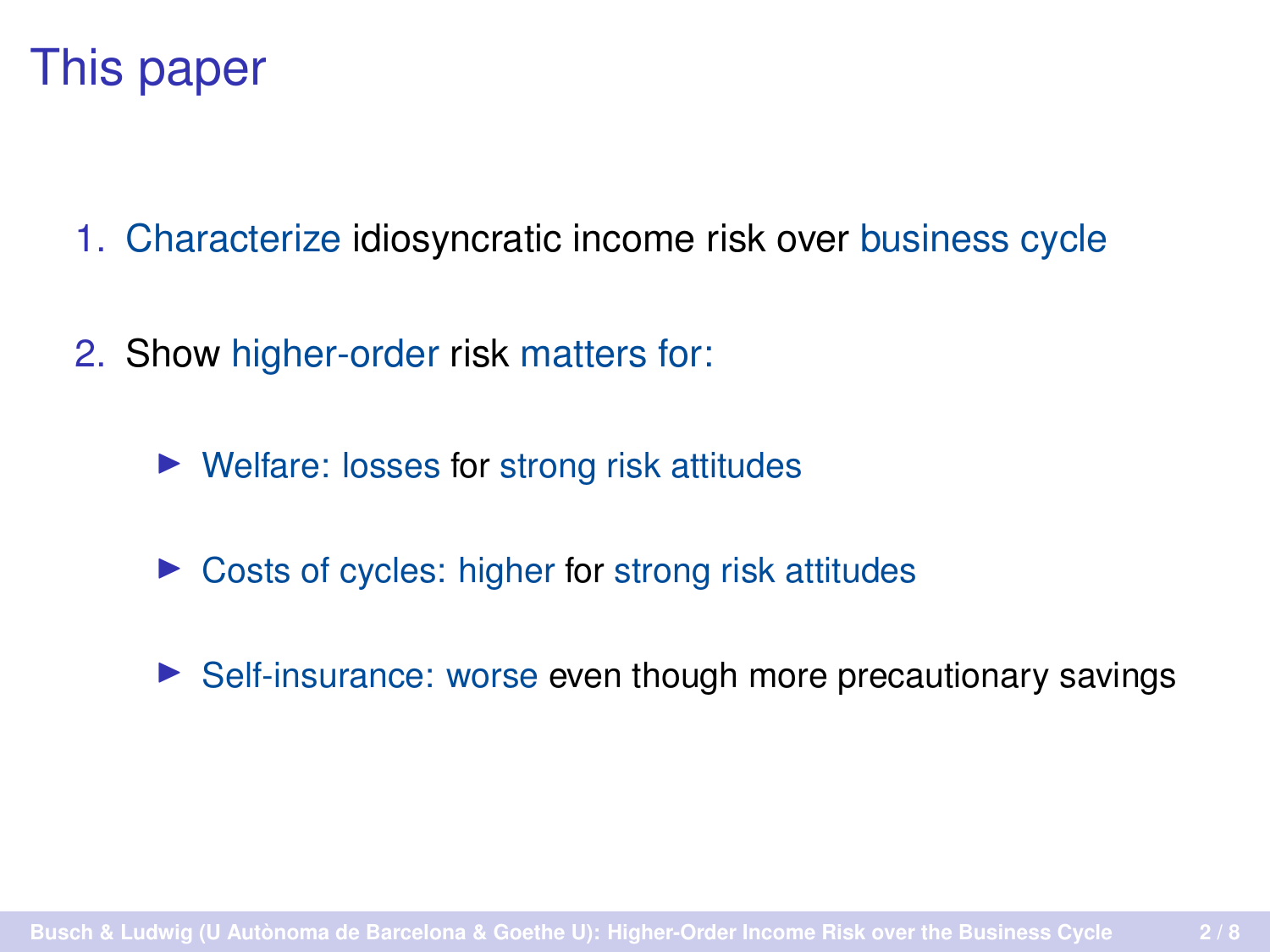## Approach

- 1. PSID: Household income risk over business cycle
	- $\triangleright$  Residual income (pre- and post-government)
	- $\blacktriangleright$  Parametric approach: GMM estimation
- 2. Macroeconomic implications
	- $\blacktriangleright$  Life-cycle model, exogenous income
- 3. Intermediate steps
	- Intuition with simple model
	- Transparent shock discretization method (moment-based)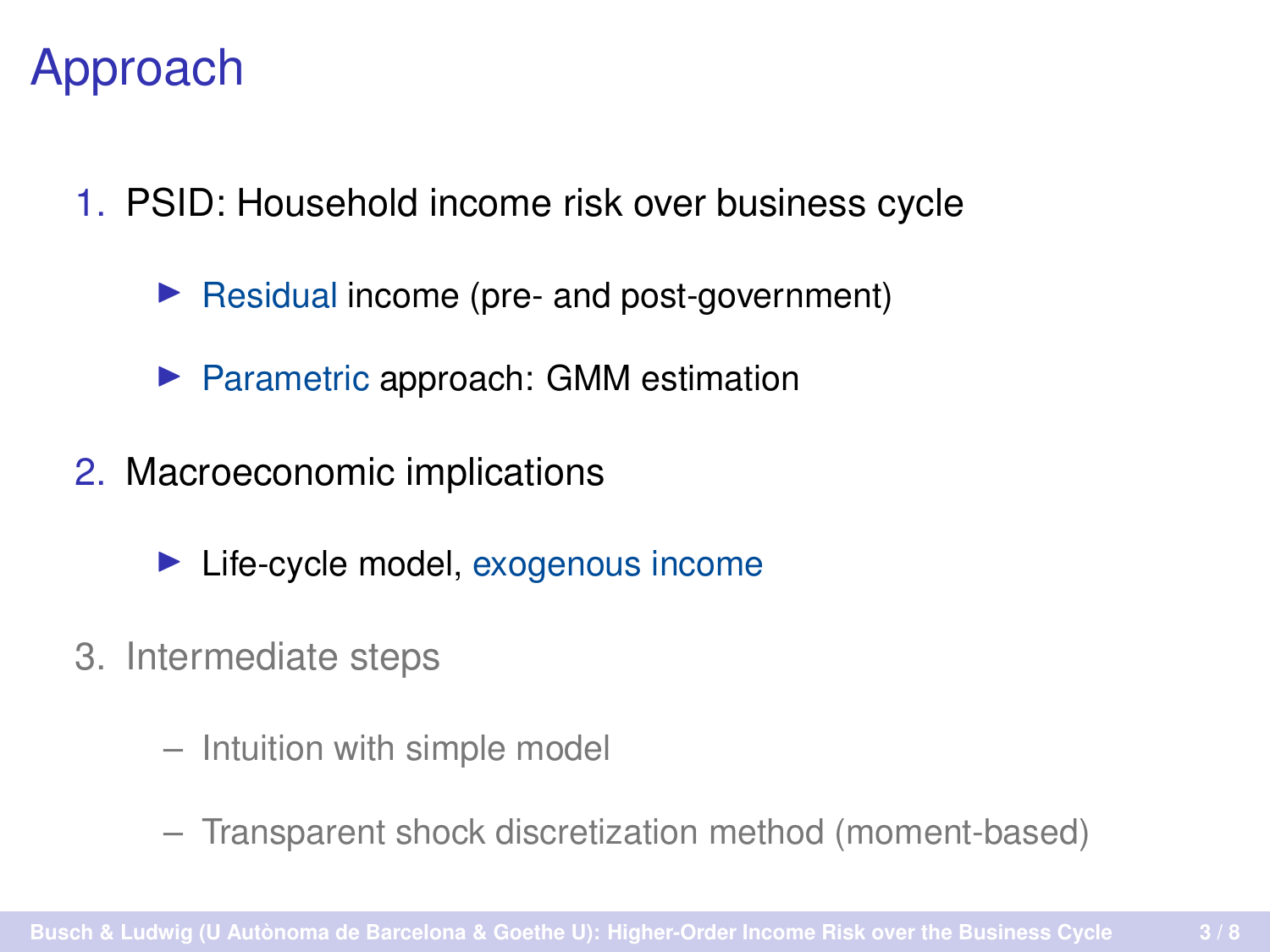### Summary of Empirical Findings

- $\triangleright$  GMM estimator of  $2^{nd} 4^{th}$  moments of transitory and (cyclical) persistent component of income process
- $\triangleright$  US (PSID) household income:
	- $\triangleright$  Variance of persistent shocks countercyclical
	- $\triangleright$  Skewness of persistent shocks procyclical
	- $\blacktriangleright$  Highly leptokurtic shocks
- $\blacktriangleright$  Role of government taxes and transfers?
	- $\blacktriangleright$  Dampen shocks
	- $\blacktriangleright$  Reduce left-skewness of persistent shocks
	- $\blacktriangleright$  Increase kurtosis of persistent shocks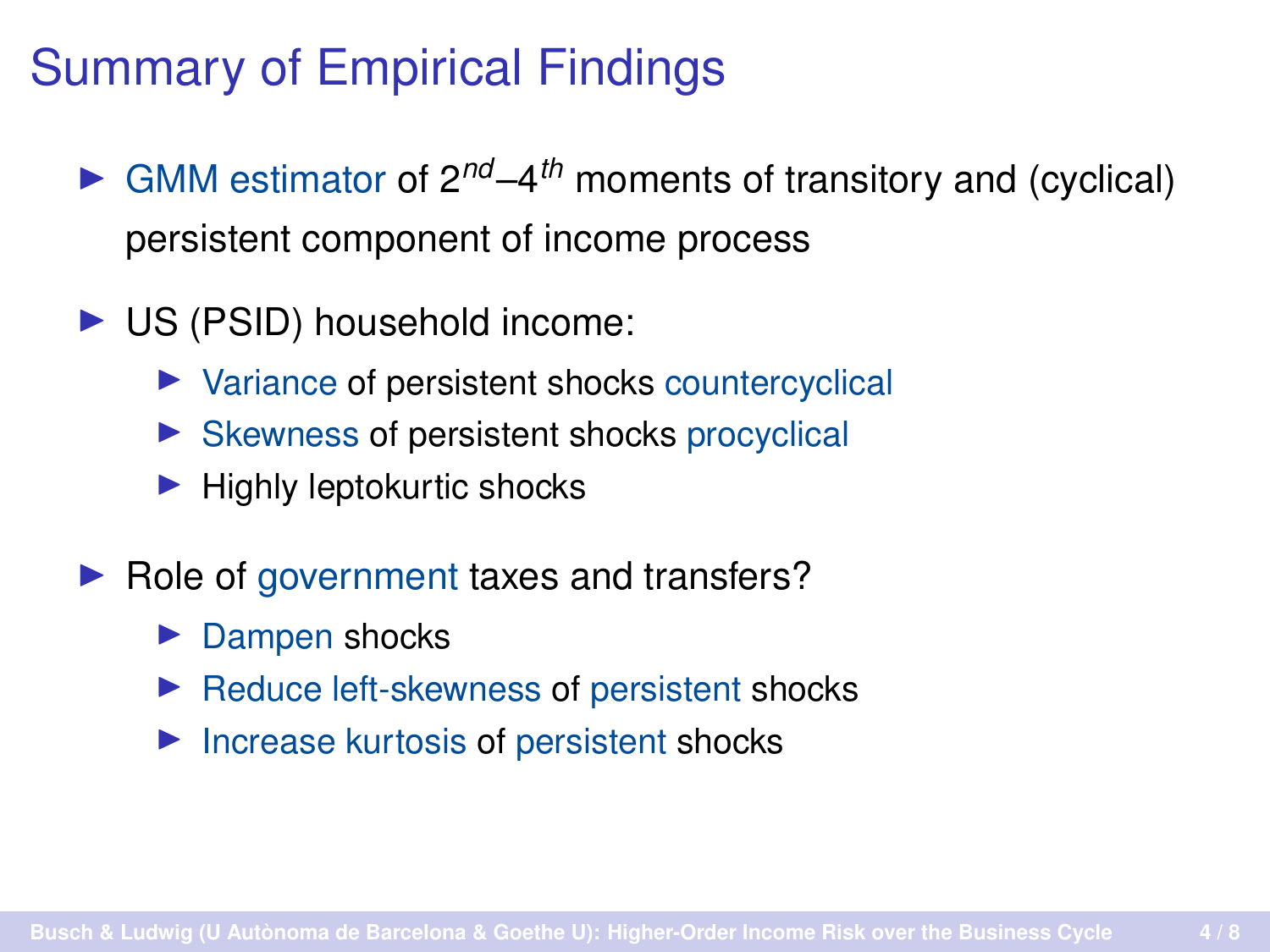#### 2nd Moment Shock: Symmetric Risk?

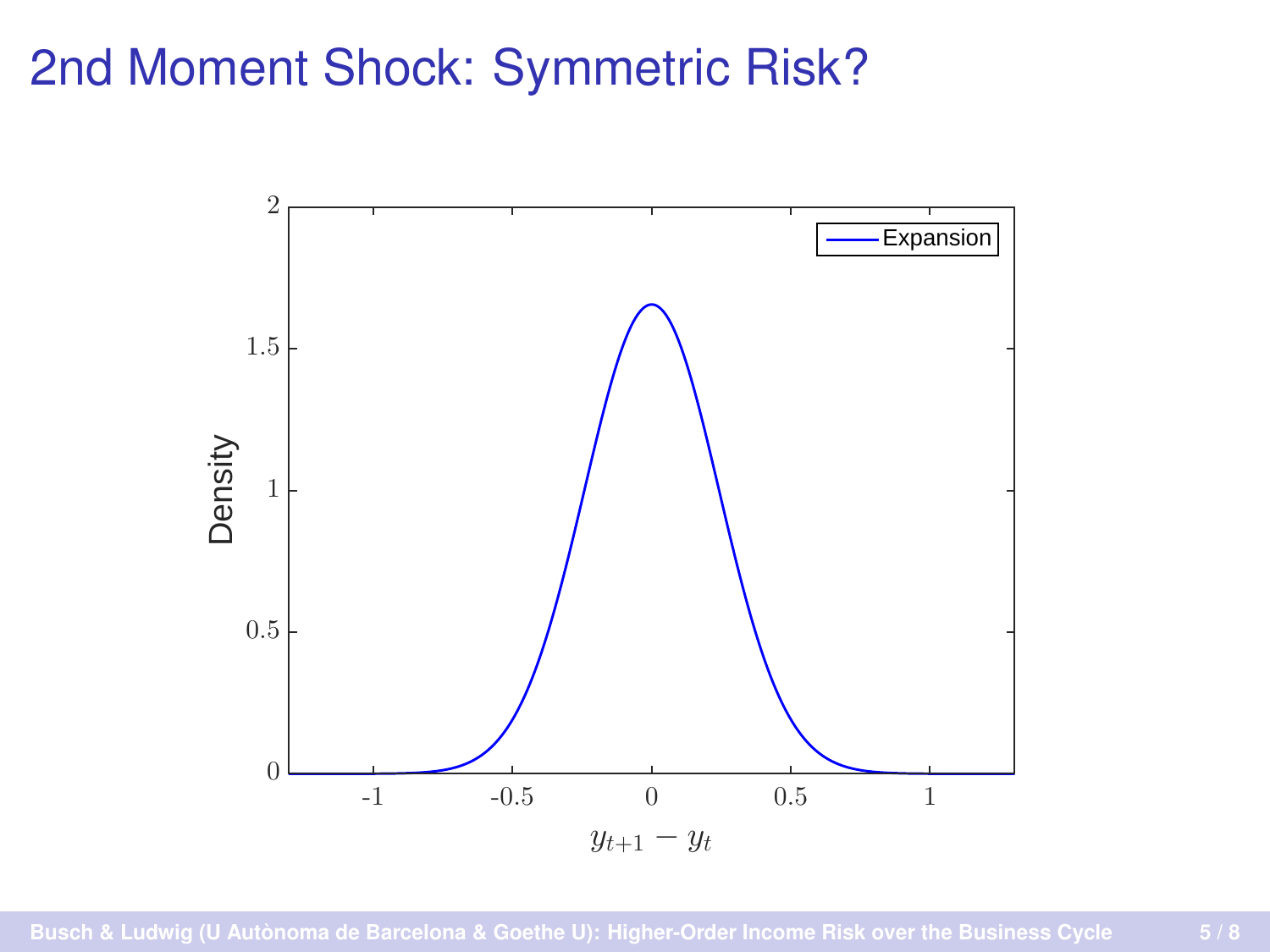#### 2nd Moment Shock: Symmetric Risk?

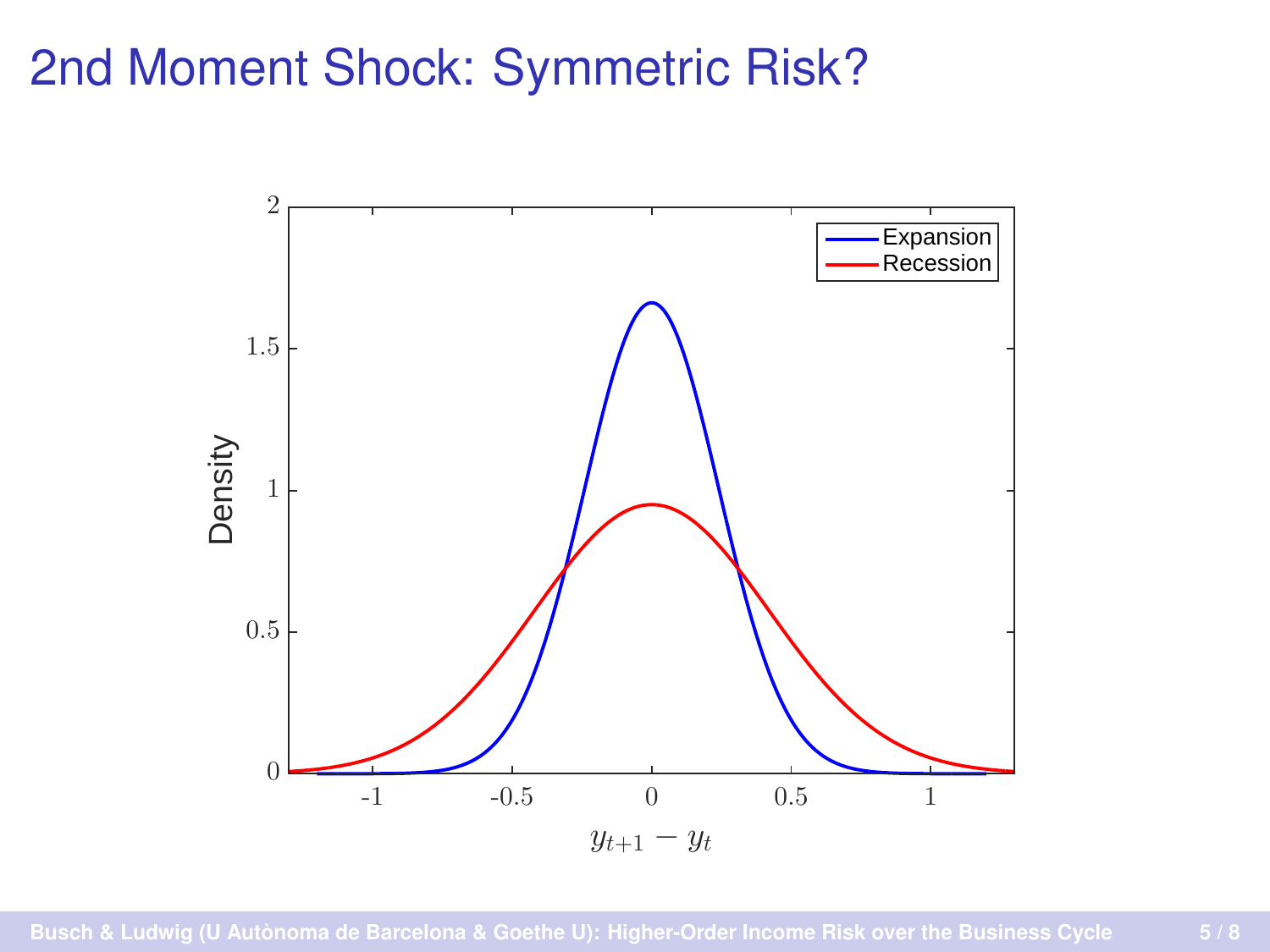# 3rd Moment Shock: Asymmetric Risk?

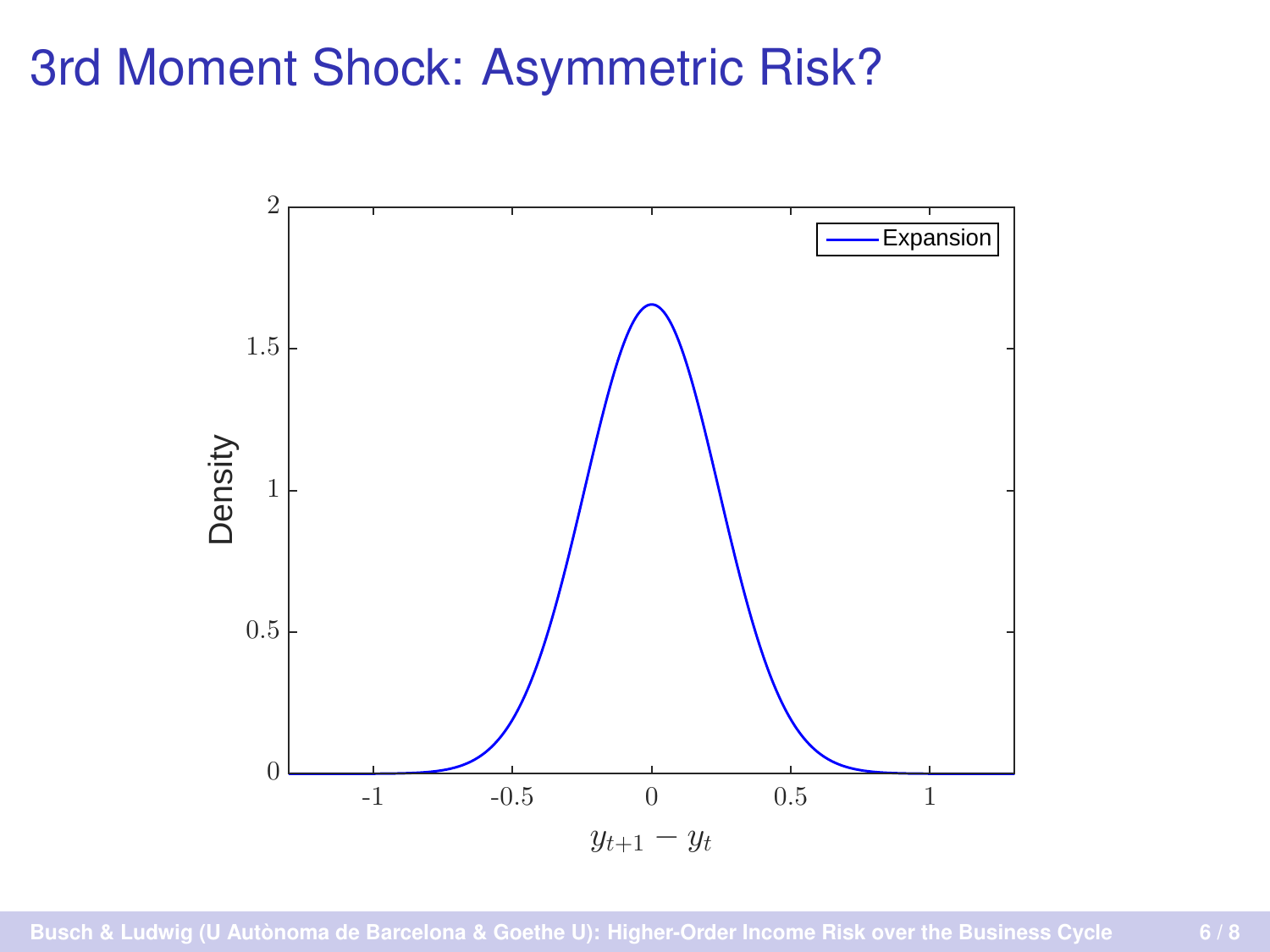# 3rd Moment Shock: Asymmetric Risk?

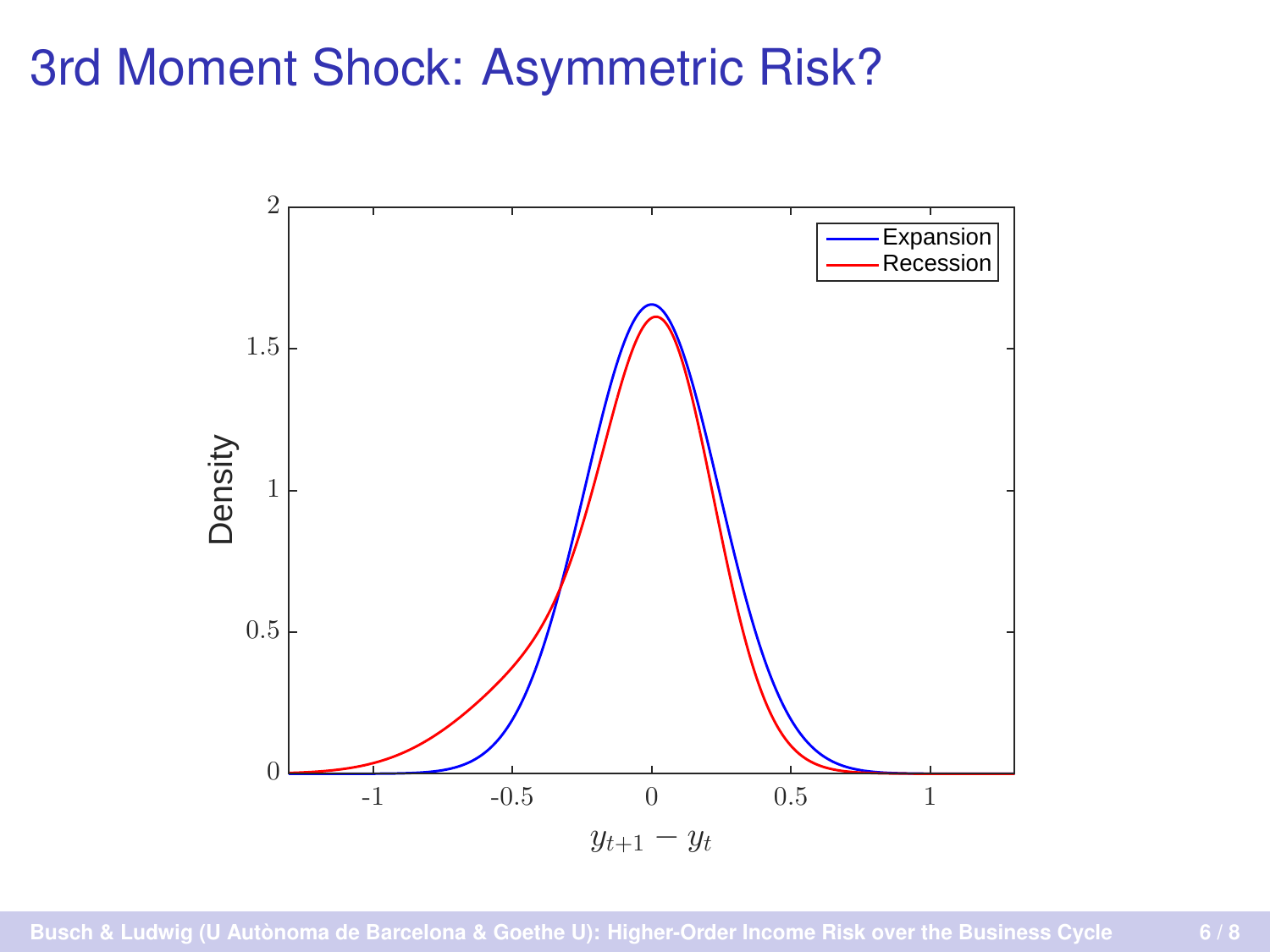#### Overview of Quantitative Model

- ▶ *J*-period lived households
- ▶ Working and retirement phase, retirement at age *j<sub>r</sub>*
- $\blacktriangleright$  Endowments:
	- $\blacktriangleright$  Exogenous: estimated income process; discretized
	- $\triangleright$  Different scenarios of shock distributions
	- $\blacktriangleright$  Zero borrowing constraint
- ▶ Across Scenarios: Pension budget clears
- Preferences: Epstein-Zin-Weil: RA  $\theta$  and IES  $\gamma$ 
	- $\blacktriangleright$  Risk attitudes matter for effect
	- $\blacktriangleright$  Here:  $\theta$  pins those down